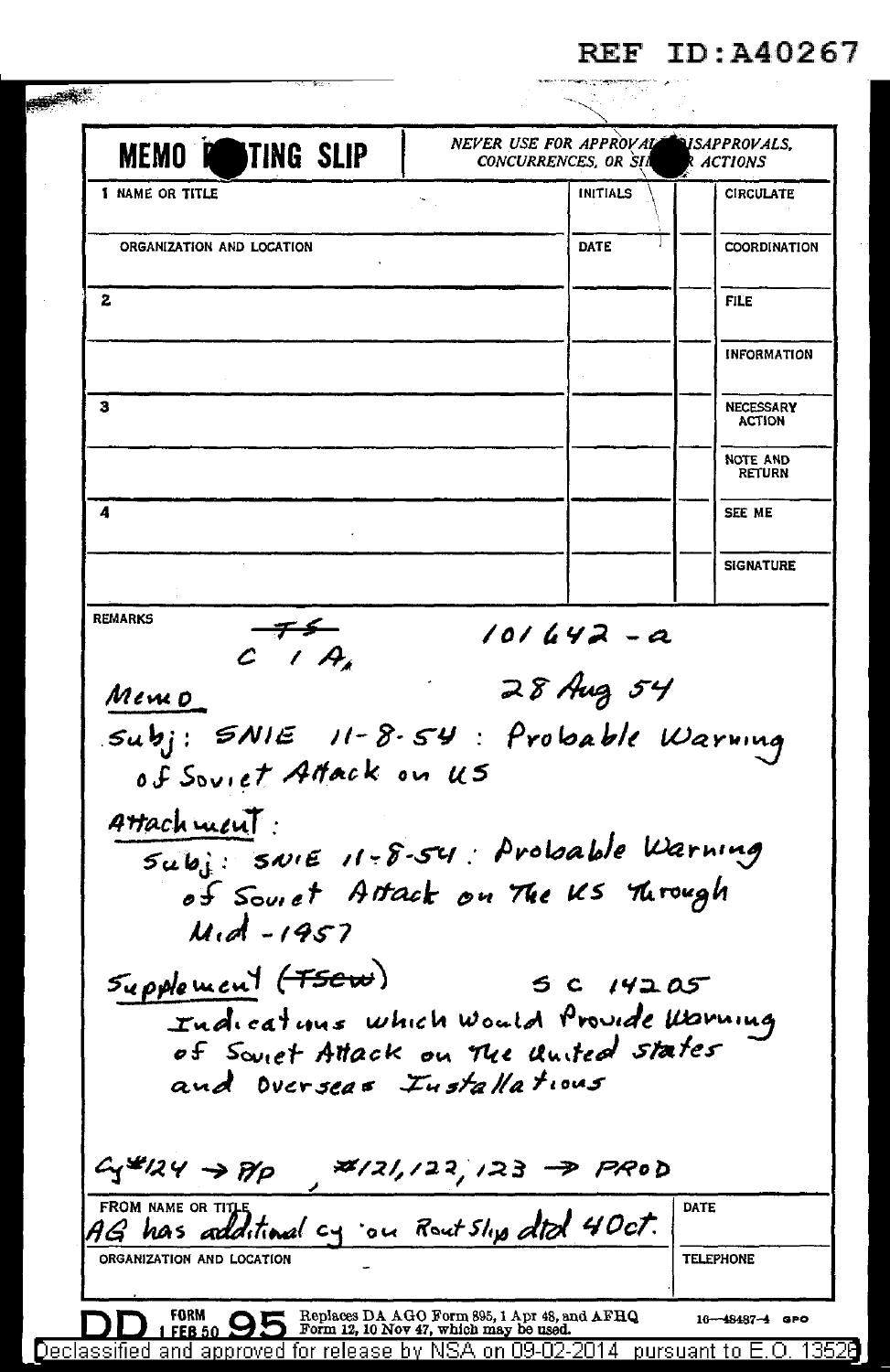# REF ID:A40267

| <b>TING SLIP</b><br>MEMO -        | CONCURRENCES, OR SIM                                                                                                                                                                                                                                                                                                                         | २ ACTIONS                        |
|-----------------------------------|----------------------------------------------------------------------------------------------------------------------------------------------------------------------------------------------------------------------------------------------------------------------------------------------------------------------------------------------|----------------------------------|
| <b>1 NAME OR TITLE</b>            | INITIALS                                                                                                                                                                                                                                                                                                                                     | <b>CIRCULATE</b>                 |
| ORGANIZATION AND LOCATION         | <b>DATE</b>                                                                                                                                                                                                                                                                                                                                  | COORDINATION                     |
|                                   |                                                                                                                                                                                                                                                                                                                                              | FILE                             |
|                                   |                                                                                                                                                                                                                                                                                                                                              | <b>INFORMATION</b>               |
|                                   |                                                                                                                                                                                                                                                                                                                                              | NECESSARY<br><b>ACTION</b>       |
|                                   |                                                                                                                                                                                                                                                                                                                                              | <b>NOTE AND</b><br><b>RETURN</b> |
|                                   |                                                                                                                                                                                                                                                                                                                                              | SEE ME                           |
|                                   |                                                                                                                                                                                                                                                                                                                                              | <b>SIGNATURE</b>                 |
| <b>REMARKS</b><br>To Dr. Tukey.   | I have not yet skown this                                                                                                                                                                                                                                                                                                                    |                                  |
| $itself)_e$<br>FROM NAME OR TITLE | The first part is a rather<br>inconclusive re-hash of NIE.s<br>(National Intelligence Estimates).<br>The CODE WORD supplement is<br>an improvement over the first<br>part - containing many "standard"<br>indicators, but nothing new or<br>different, and with virtually<br>no source for the indicators<br>cited (except for the code word | DATE                             |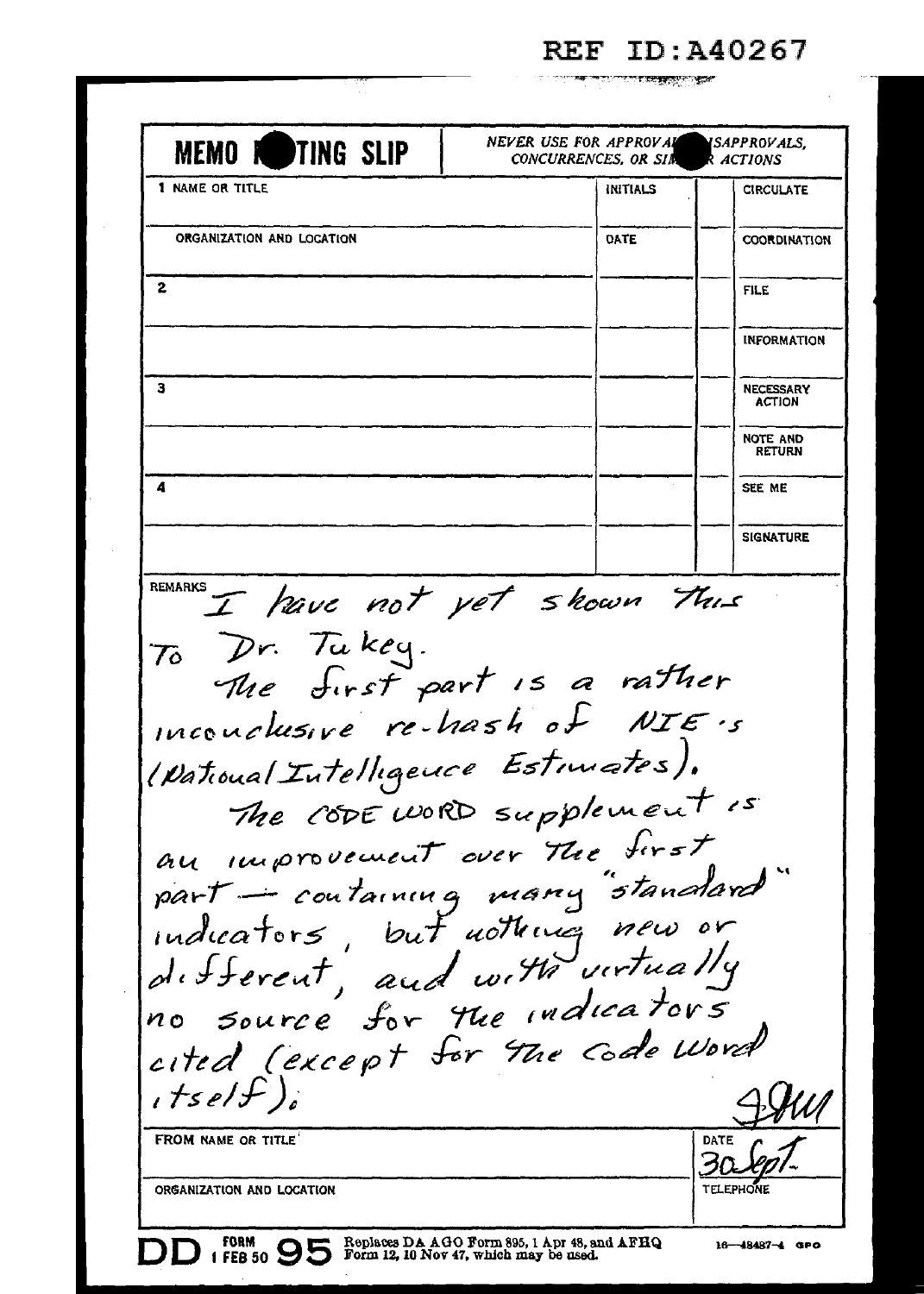REF ID:A40267

 $\sqrt{3}$  SNIE 11-8-54 14 September 1954

## <del>SECRET -</del>

031990 **61A TSC MO** 

## SPECIAL

## NATIONAL INTELLIGENCE ESTIMATE N U M B E R 11-8-54

## PROBABLE WARNING OF SOVIET ATTACK ON THE US THROUGH MID-1957

Submitted by the

DIRECTOR OF CENTRAL INTELLIGENCE

The following organizations participated in the preparation of this estimate: The Central Intelligence Agency; the intelligence organizations of the Departments of State, the Army, the Navy, the Air Force, and The Joint Staff; and The National Security Agency.

> ;

....

:"···

' (

 $\mathcal{L}$ 

Concurred in by the

#### INTELLIGENCE ADVISORY COMMITTEE

on 14September1954. Concurring were the Special Assistant, Intelligence, Department of State; the Assistant Chief of Staff, G-2, Department of the Army; the Director of Naval Intelligence; the Director of Intelligence, USAF; the Deputy Director for Intelligence, The Joint Staff; the Atomic Energy Commission Representative to the IAC. The Assistant to the Director, Federal Bureau of Investigation, abstained, the subject being outside of its jurisdiction.

. ..---

TOP SECRET

COPY *NO.*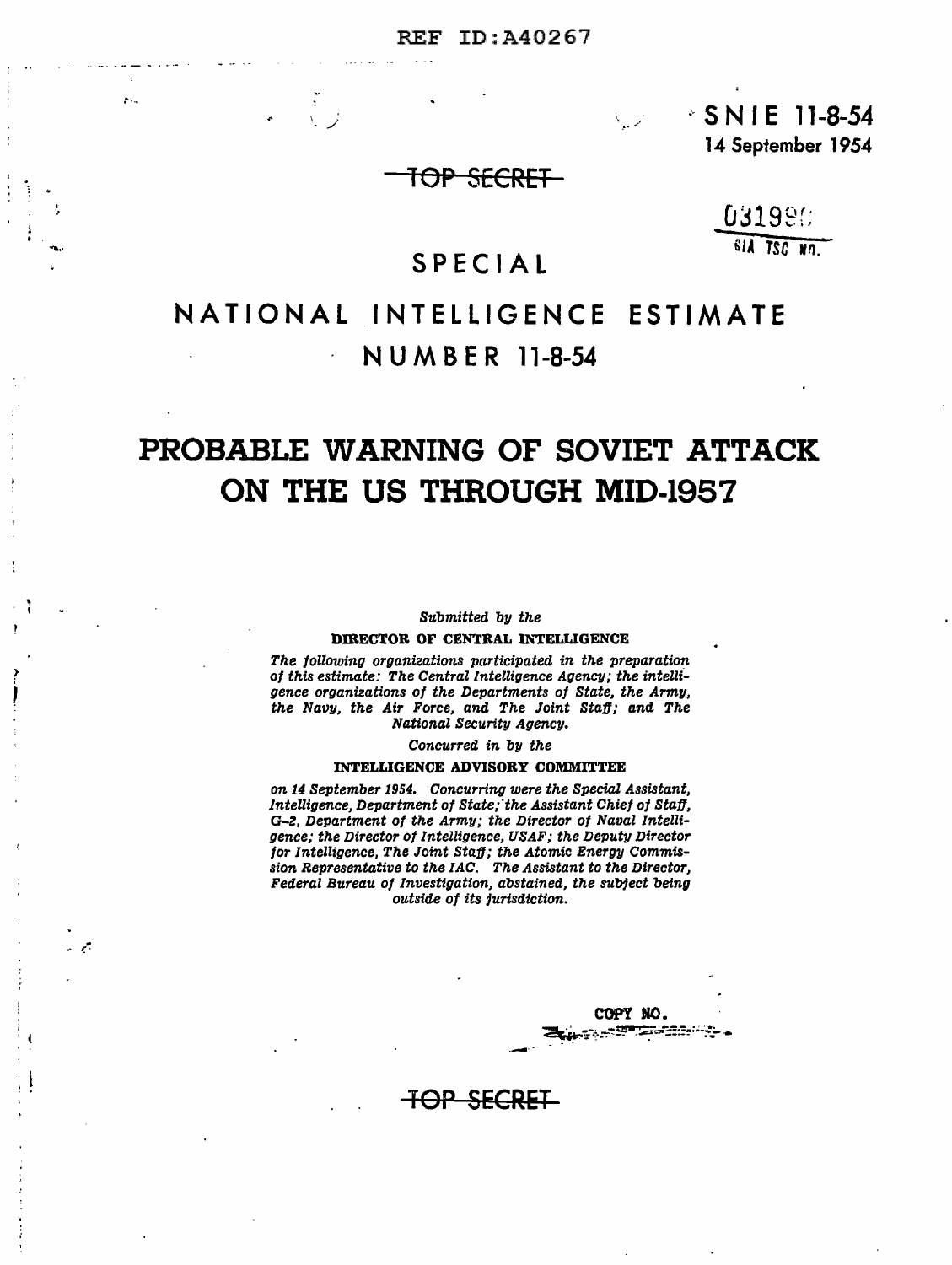,  $\mathcal{I}$ 

#### DISSEMINATION NOTICE

.·

 $\searrow$  .

#### CENTRAL INTELLIGENCE AGENCY

1. This estimate was disseminated by the Central Intelligence Agency. This copy is for the information and use of the recipient indicated on the front cover and of persons under his jurisdiction on a need to know basis. Additional essential dissemination may be authorized by the following officials within their respective departments:

- a. Special Assistant to the Secretary for Intelligence, for the Department of State
- b. Assistant Chief of Staff, G-2, for the Department of the Army
- c. Director of Naval Intelligence, for the Department of the Navy
- d. Director of Intelligence, USAF, for the Department of the Air Force
- e. Deputy Director for Intelligence, Joint Staff, for the Joint Staff
- f. Director of Intelligence, AEC, for the Atomic Energy Commission
- g. Assistant to the Director, FBI, for the Federal Bureau of Investigation
- h. Assistant Director for Collection and Dissemination, CIA, for any other Department or Agency

2. This copy may be retained, or destroyed by burning in accordance with applicable security regulations, or returned to the Central Intelligence Agency by arrangement with the Office of Collection and Dissemination, CIA.

3. When an estimate is disseminated overseas, the overseas recipients may retain · it for a period not in excess of one year. At the end of this period, the estimate should either be destroyed, returned to the forwarding agency, or permission should be requested of the forwarding agency to retain it in accordance with IAC-D-69/2, 22 June 1953.

·-. -

#### WARNING

This material contains information affecting the National Defense of the . United States within the meaning of the espionage laws, Title 18, USC, Secs. 793 and 794, the transmission or revelation of which in any manner to an unauthorized person is prohibited by law.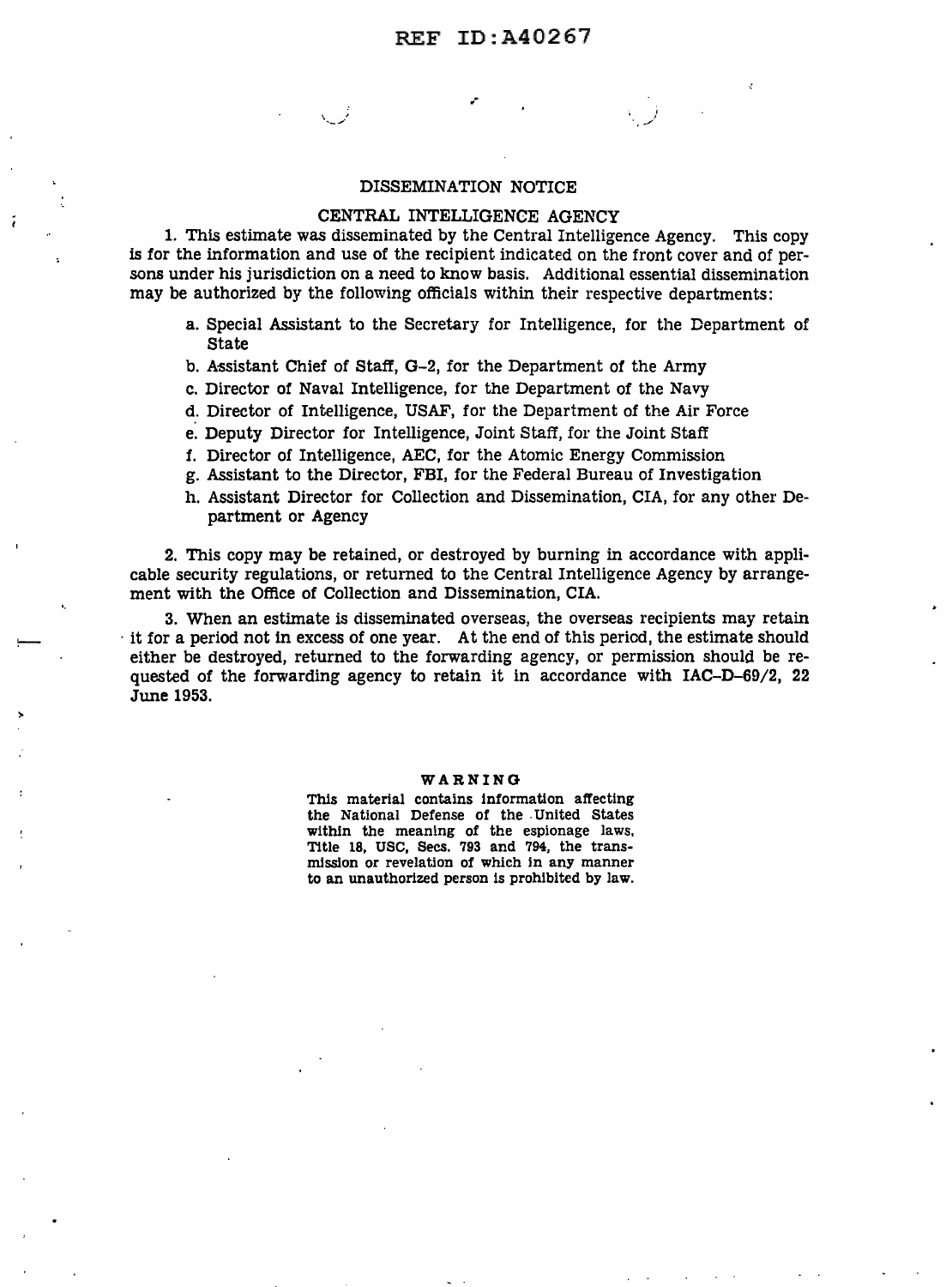REF ID:A40267

.· .. )

## PROBABLE WARNING OF SOVIET ATTACK ON THE US THROUGH MID-1957

<del>SECRET</del>

## THE PROBLEM

To estimate the probable degree of advance warning that could be provided by intelligence in the event of Soviet attacks on the United States and key US installations overseas through mid-1957.<sup>1</sup>

## INTRODUCTORY NOTE-THE NATURE OF WARNING

When discussing the advance warning of Soviet attack which intelligence may be able to provide, it is necessary to define various possible kinds of warning:

1. Warning of the increased likelihood of war, probably resulting either from Soviet actions or Soviet reactions to Western actions, but not necessarily involving any direct military aspect;

*2.* Warning of increasing Soviet military readiness to attack, but without definitive evidence of intent to attack or of the time of attack;

*3.* Warning of clear intent to attack;

I  $\prod_{i=1}^{n}$ 

..

 $\begin{bmatrix} 1 \\ 1 \end{bmatrix}$ 

-<br>-<br>.

4. Warning of clear intent to attack at or about a particular time.

It now seems improbable that stage 4., or possibly even stage 3., would be reached conclusively except in the event of high level penetration of the Soviet command, which today seems unlikely, or in case of some exceptional intelligence bonus or breakthrough. While intelligence might be able to say that the USSR would be fully prepared to attack within, say 10 days, it would find it very difficult to say whether such preparations connoted a firm intent to attack, were primarily in anticipation of an expected US attack, were a deception maneuver, or were to prepare against any contingency. When we speak of degree of warning, therefore, it is important to bear in mind that both time and specificity are involved, and that the earlier the warning the less specific it is likely to be. This inverse relation between time and specificity is an inherent limitation of the warning function.

 $\begin{array}{cccccccccc}\n\textbf{-}\textbf{TOP} & \textbf{SECREF}\n\end{array}$ 

<sup>&#</sup>x27;Since the Soviet attack on the US would be tantamount to general war, this estimate also deals with the over-all warning which the US would be likely to receive of Soviet initiation of general war. It does not consider the warning likely to be given by US or Allied early-warning radar.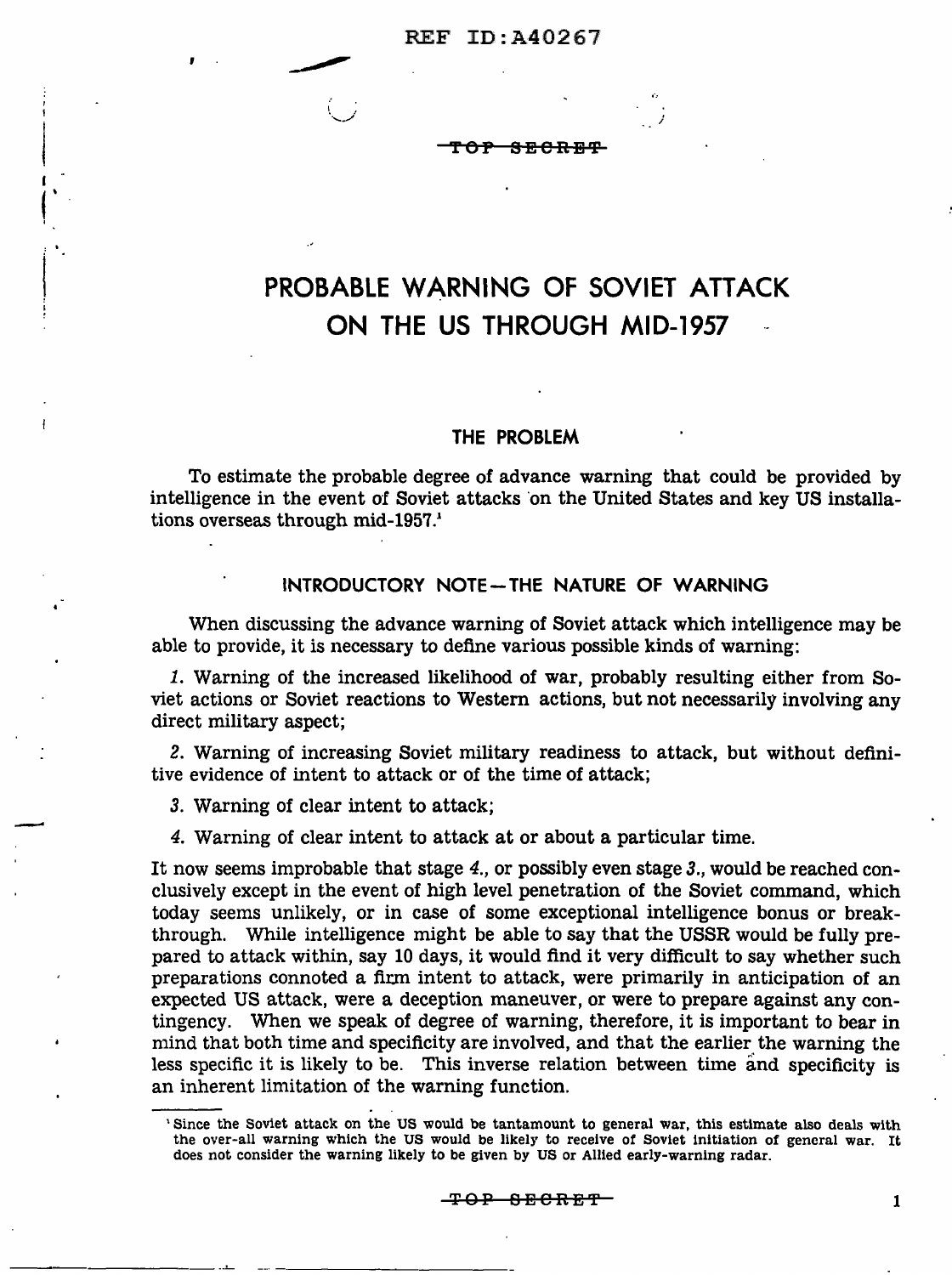## TOP SElCRE'f' 2

' . \_\_ ....

The fact that warning is likely to be in some degree imprecise or contingent also gives increased importance to other considerations affecting the warning function. The degree of warning which can be obtained will always be dependent on many complex factors; some of them unique to any given set of circumstances. Warning will depend first of all on maximum alertness and a maximum scale of continuous effort by intelligence. These would probably be maintained only in a period of rising tension and might be reduced, even unwittingly, if the tension ceased to rise, if there were intermittent periods of apparently declining danger, or if intelligence had previously given false warnings. The effectiveness of warning also depends on the continued credibility of intelligence warnings to responsible officials, for warning as a process is complete only when it is acted upon. The warning process is thus affected by the whole context of events in which it operates, including psychological factors and even pure chance. It cannot be regarded as a mechanical process which it is possible for intelligence to set up once and for all and which thereafter operates automatically.

## **CONCLUSIONS**

1. We believe that a Soviet initiation of general war by attacks on the US, its allies, or key overseas installations would almost certainly be preceded by heightened political tension. While such tension would in itself constitute warning that war was becoming more likely, the indications of Soviet preparations which would probably be obtained could be interpreted as evidence of preparations for defense or as part of a war of nerves. Therefore, Soviet behavior in a period of heightened political tension would not necessarily give specific warning of a Soviet intention to attack. Nevertheless, intelligence could probably give warning of the USSR's increasing war readiness and could probably chart the trend toward a period of maximum danger.

2. If the USSR chose to initiate war with full-scale land, naval, and air attacks after a period of mobilization, there would be numerous indications of military, as well as of economic and political measures necessary to prepare such attacks. We believe that US intelligence might be able to give a generalized degree of warning as long as four or possibly even six months prior to D-Day, and that the minimum period would not be less than 30 days. After D-30 the number of indications would probably be reduced due to Soviet security measures, although the latter would themselves provide warning. From D-10, and especially D-5, there would probably be certain indications of lastminute preparations, although processing these on a timely basis would probably be difficult. As the time of attack drew near, indications of its approach would become increasingly specific. Based on observed Soviet military activities, warning could probably be given from a few hours to a few days in advance of the actual launching of the attack.

3. In order to gain some degree of surprise, the USSR might choose to initiate general war by attacks of less than full scale, for example, by an attack on Western Europe with the forces currently stationed in East Germany, while simultaneously attacking the US and key overseas installations. Even so, the minimum preparations which the USSR would have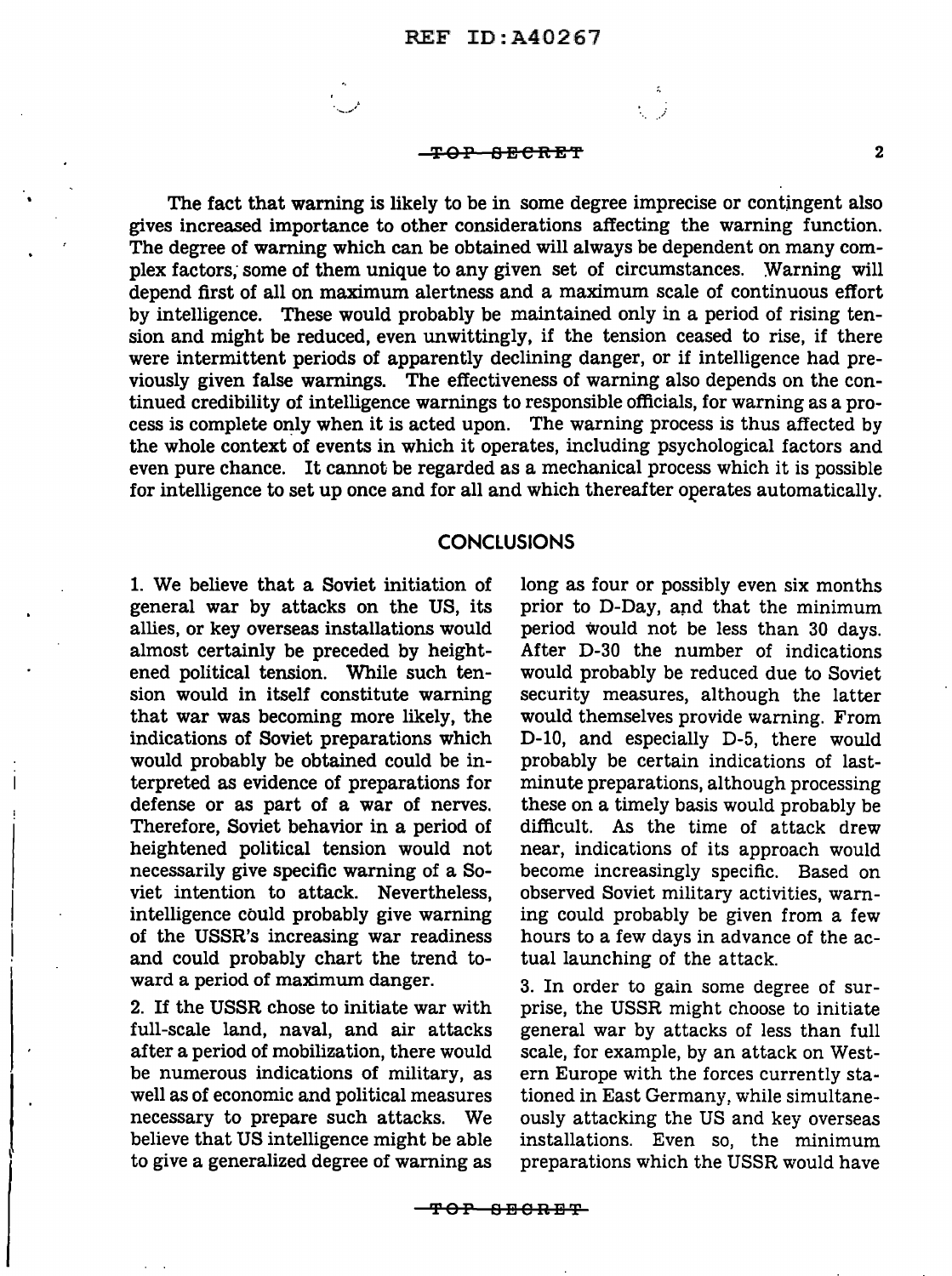#### **'f'OF SECRE'i?** 3

to take to assemble its forces in East Germany in forward positions, to put them in a state of readiness to attack, and to provide support after the attack began would probably require about 15 days. We believe that warning of the probability of attack could be given about one week in advance, but the period might vary from a few hours to as much as 10 days, depending on the seasonal pattern of Soviet military activity.

4. If the USSR chose to undertake a maximum-scale air attack on the US, employing the 850 long-range aircraft which we estimated in SNIE 11-7-54 could be launched for such an attack in 1954, extensive prior preparations would be required. We believe that the indicators would probably assume a meaningful pattern in time for intelligence to give warning 15-30 days prior to attack.

5. We have estimated in SNIE 11-7-54 that the bases in the Kola, Chukotski, and Kamchatka areas have the capacity of launching 300 aircraft in 1954.<sup>2</sup> However, we do not believe that they are presently capable of doing so at short notice. Accordingly, we believe it virtually impossible that an attack of this scale launched against the US in 1954 could achieve a high degree of surprise. A reduced scale of attack (e.g., 50 to 100 aircraft) might, however, achieve a high degree of surprise even in 1954.

6. By 1957 the bases, training, and equipment of the Soviet Long-Range Air Force could, by a major effort, be improved to a point where only minimum preparations would be required in advance of a maximum attack of 1,000 aircraft. In this case, the period of warning might be reduced to the time required for the staging operation at the Chukotski, Kamchatka, and Kola bases. Intelligence might be able to discover the movement of aircraft to the staging bases, and if this movement was in fact discovered, we believe that warning could be given at least 12 hours before the attacking aircraft reached the early warning radar screen. However, if this movement was not discovered, warning of attack could be given only if continuous reconnaissance of the staging areas was being carried out. In such a case, the period of warning might be reduced to a few hours, or even virtually to zero, because of probable difficulties and delays in processing and interpreting the results of the reconnaissance.

 $\zeta_1=\lambda$ 

7. There are two possible ways in which the USSR might by 1957 (and possibly somewhat before that year) launch an attack on the US in such a way that no specific warning would be likely before the actual launching of the attack:

*a.* Assuming that the USSR pressed ahead with development of its advance bases in the Chukotski, Kamchatka, and Kola areas, and with the general preparation of its Long-Range Air Force, a "normal" pattern of activity involving these bases would tend to be established. Under these circumstances, a considerable number of aircraft would almost certainly be able to take off from these bases (and from Leningrad) for a surprise attack upon the US without any such unusual prior preparations or assembly as

<sup>&#</sup>x27;The Assistant Chief of Staff, G-2, and the Director of Naval Intelligence dissented from this judgment in SNIE 11-7-54 on the ground that intelligence is insufficient to warrant a finite estimate of the number of aircraft which could be launched; for the full text of the dissent, see SNIE 11-7-54, paragraph 49.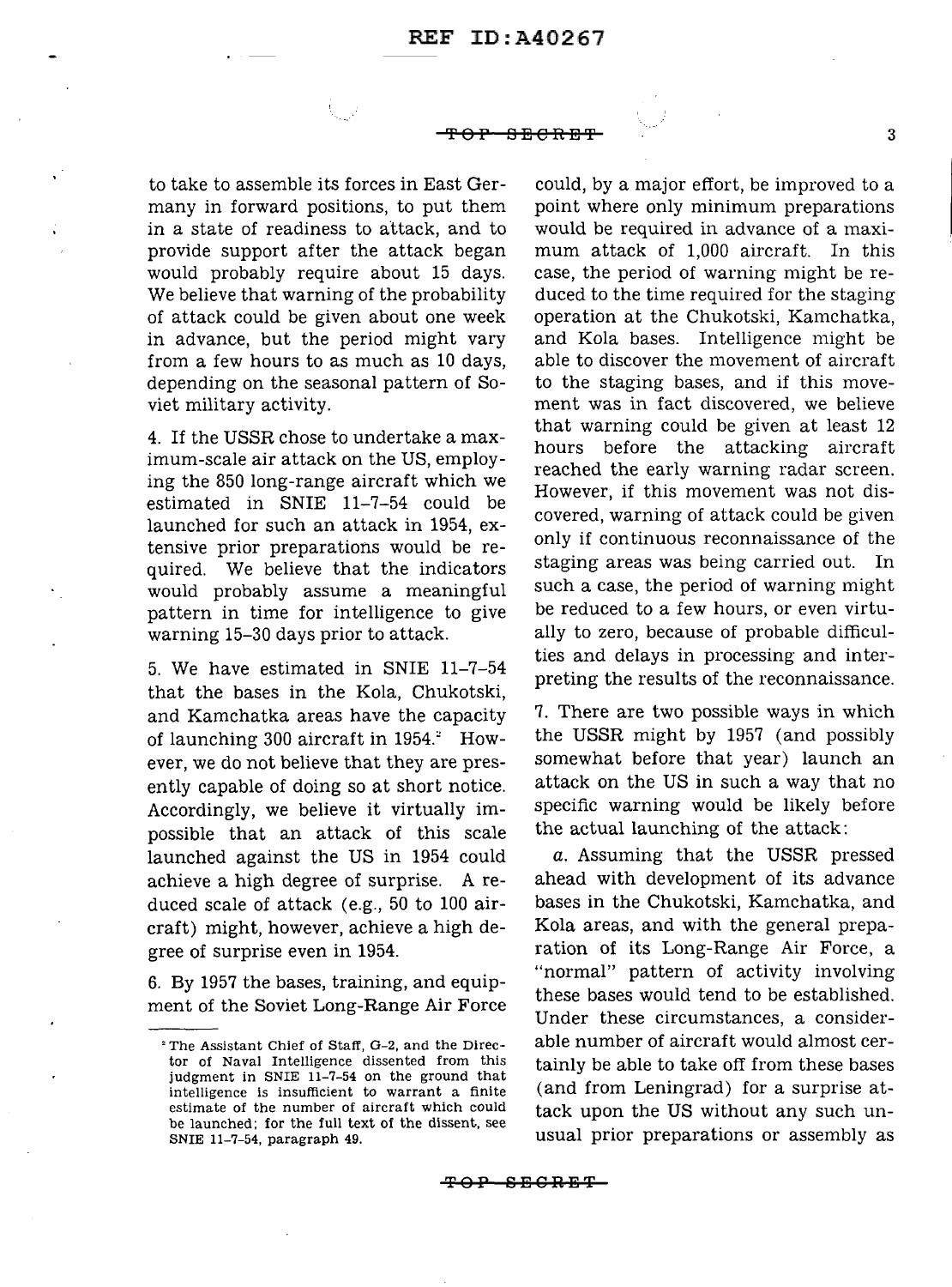#### $\overline{TOP}$  SEGRET 4

would particularly attract the attention of Allied intelligence.

 $\sqrt{2}$ 

b. Assuming that the USSR acquires an inflight refueling capability (which it can do although there is no evidence at present that the Soviet Air Force is practicing this technique) and develops it to the necessary degree, Soviet long-range bombers could be launched from home bases and. without staging at advanced bases, refuel from tanker aircraft in order to attain the necessary range for attacks upon the US. We have estimated in NIE  $11-4-54$  that the USSR could have about 550 tanker aircraft in mid-1957. Thus, even assuming that some mission aircraft from the nearer home bases such as Leningrad required no refueling, the scale of such an attack would probably be substantially less than the maximum.

8. If the USSR, concurrently with any of the scales of attack discussed above. undertook offensive submarine operations against the US and key overseas installations, it would be necessary for the submarine fleet to proceed to wartime patrol stations shortly before the expected commencement of hostilities. The passage of these submarines. if detected, would support up to two weeks warning of Soviet preparation for attack against the US and key overseas installations.

9. Soviet preparations to receive a retaliatory blow from Allied air power would probably provide some indicators of Soviet attack. Minimum preparations would probably include the alerting of air defense iorces and the civil defense organization. preparations of military units and installations for air defense, the dispatching of submarines to locate US carrier forces, the evacuation of key personnel or even considerable segments of population from potential target areas, and some measures to increase Soviet ability to recuperate from nuclear blows. If these steps were taken, they would probably provide a warning period of as much as a week to 10 days, and. taken in conjunction with other indicators, would greatly increase the definiteness of any warning US intelligence might be able to give.

## **DISCUSSION**

## I. WARNING FROM SOVIET BEHAVIOR IN VARIOUS CIRCUMSTANCES

10. The various possible circumstances in which the USSR might decide to attack the US and enter upon general war would have a considerable bearing on the degree of waming which might be obtained.

*a.* There are three situations in which the USSR might decide to attack the US and key overseas installations, thus initiating general war. These situations would arise if the Soviet leaders came to believe: (1) that the USSR had acquired such military capabilities that it could be certain of success in a general war;

(2) that an attack by the US and its allies on the USSR was imminent and that the USSR's only hope of survival lay in seizing the initiative: or (3) that an irreversible shift in the relative weight of military power was impending which would ultimately force the USSR to choose between certain defeat in war and sacrifice of its vital interests. We believe that the Soviet leaders are unlikely to come to any of these conclusions during the period of this estimate.

b. There remains a possibility that general war might occur after a series of actions and counteractions in some local crisis which neither the USSR nor the Western Allies orig-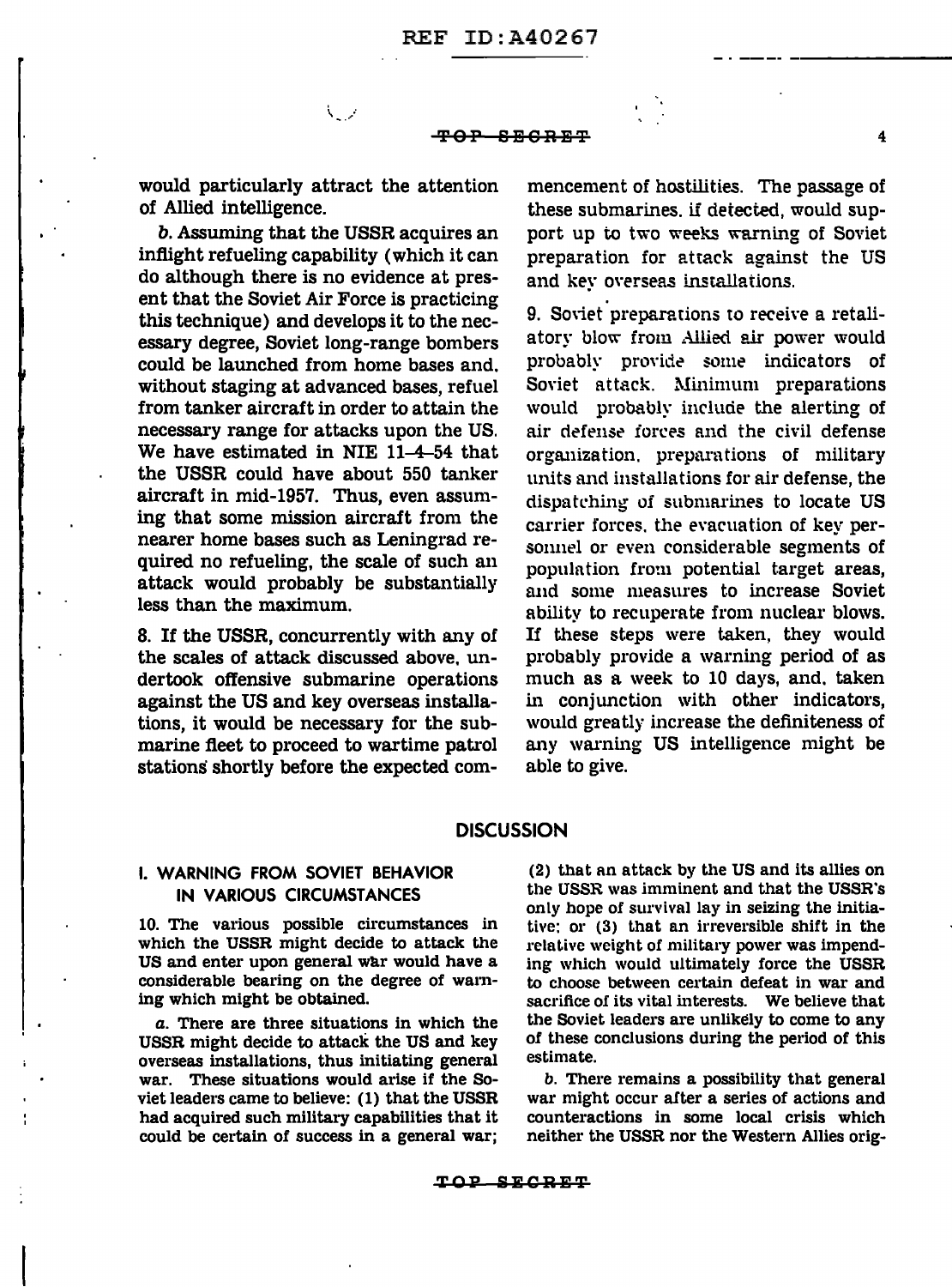## **'fOF BECRE'f** 5

inally intended to lead to general war. If the USSR believed that the issues at stake were vital to its security or that the loss of prestige involved in backing down would be equally dangerous to Soviet power, and if it believed that the US would not concede, then the USSR might decide that general war was the unavoidable consequence of the crisis and that it should seize the initiative. We believe that if the USSR decides to launch general war in the period through mid-1957, the decision is most likely to come as the consequence of such a situation.

·- \_\_\_ ...

11. Likelihood of a Period of Tension. In the situation described under b. above, a Soviet decision to attack the US would be preceded by a period of heightened tension. Moreover, even if the Soviet leaders reached any one of the three conclusions in *a.* above, they would probably do so because of an important shift in international alignments, or because of some equally open and marked alteration, or impending alteration, of the relative weight of military power. Such developments would themselves be likely to produce heightened political tension. There are situations, however, in which a Soviet decision for war could be taken in the absence of political tension. For example, a Soviet decision motivated as under *a.* (1) above might be the result of some technicai advance in Soviet military capabilities unknown to the Western allies, or a Soviet decision motivated as under *a.* (3) above might be the result of some secret technical advance in Western military capabilities of which Soviet intelligence learned. We believe that such situations are unlikely to arise. Therefore, since an attack on the US, if it occurs, is most likely to be the result of the situation described in paragraph 10b. and would in that case inevitably be preceded by a period of heightened tension, we conclude that a Soviet attack on the US and key overseas installations would almost certainly be preceded by a period of heightened tension.

12. Reliability of Political Indicators in a Period of Tension. While the existence of a prior period of tension would in itself constitute warning that war was becoming more likely, it would also greatly increase the difficulty of obtaining from Soviet political behavior a specific warning of attack. Most of the political actions taken by the USSR during a period of war preparation might not differ greatly from those undertaken as a standard routine in any period of heightened political tension. These actions might include: diplomatic approaches to some states designed to influence them toward abandonment of their alliances with the US; massive "peace" propaganda directed at the populations of Western states and intended to undermine the will to resist or to destroy confidence in the motives and intentions of governments; explicit threats against would-be aggressors; new proposals to ban nuclear . weapons; instructions to Communist parties to ready themselves for their sabotage and subversion missions in the event of war; intensified propaganda directed to the Bloc populations to prepare them psychologically for "resistance to aggression." All such actions, however, could be interpreted as defensively motivated or as part of a war of nerves. Thus while they might provide warning of the increased likelihood of general war, they would not provide specific warning of attack.

 $\sim$   $\sim$ 

13. Reliability of Military Indicators in a Period of Tension. The existence of a period of heightened political tension would also make more difficult the determination from Soviet military preparations of a specific intent to attack. If in such a period the USSR undertook various military preparations, it would probably be as difficult to distinguish offensive from defensive intent as in the. case of indicators from Soviet political behavior. In a protracted situation of this sort intelligence probably could only give warning of the USSR's increasing war readiness and chart the trend toward the period of maximum danger. but not warn of a Soviet intention to attack. The USSR might carry through these preparations not in order to initiate war but in. readiness for instant retaliation to a US attack which it feared was impending.

14. Possibility of Soviet Deception. It would also be possible for the Soviet leaders, after a period of prolonged tension in which they had brought both their political and military preparations to an advanced stage. to bring about an amelioration of the crisis atmosphere as a

**TOP iEGRE'i:'**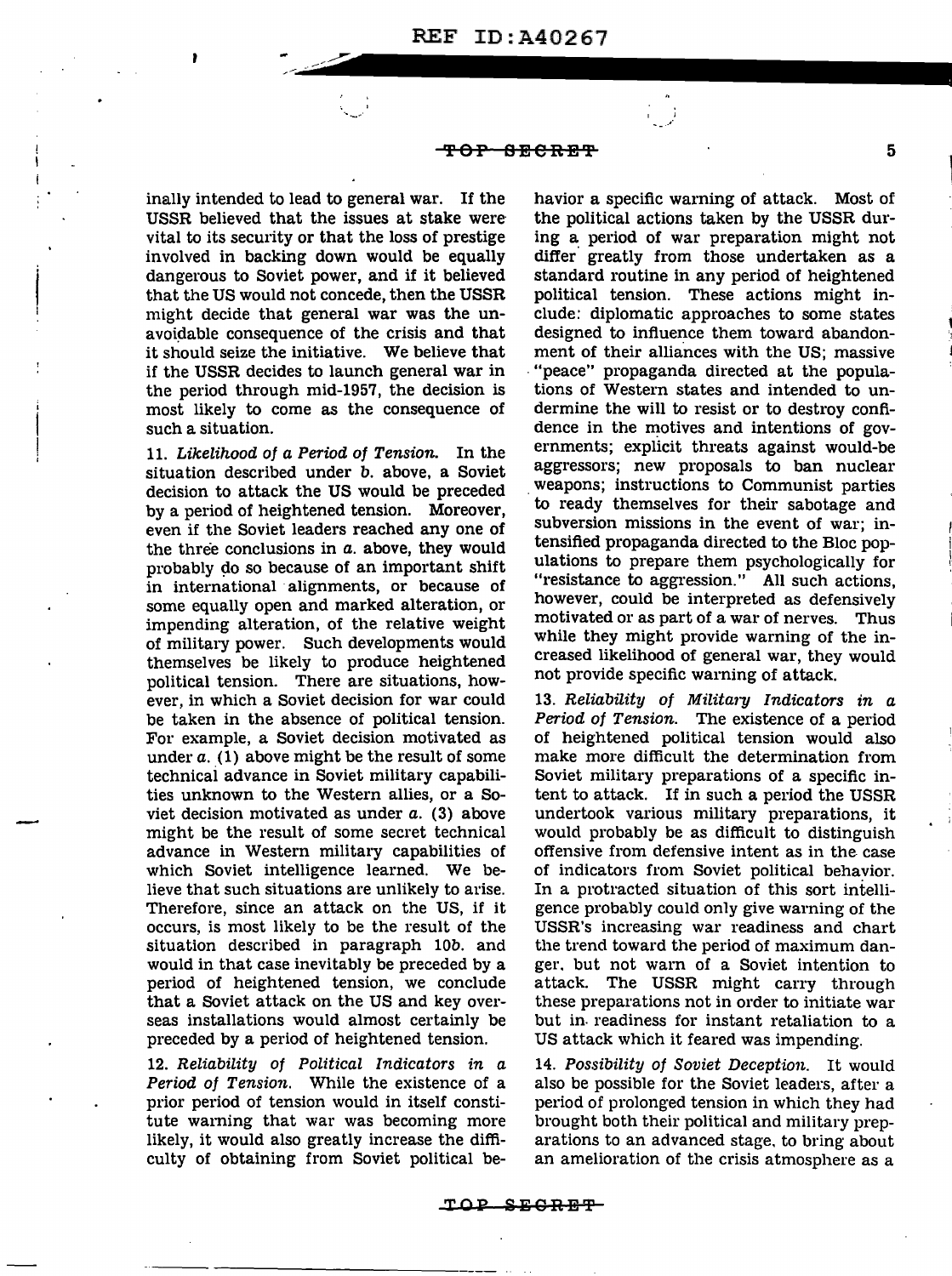### 'l'OP SEGBE'I' 6

deception move. They could offer concessions as a basis for new negotiations, and simulate reduction of some of their military preparations, or even actually reduce them. If they considered surprise essential to their strategic plans and believed that they still could achieve some degree of surprise in their initial attack, this would be a likely course for the Soviet leaders to pursue. However, such a course would involve sacrifice of some important advantages. An initial surprise assault aimed at Western retaliatory power would probably have to include air attacks on the territories of some states which the USSR might otherwise have had some hope. of being able to neutralize politically. It would also involve the clear assumption of responsibility for initiating war by aggressive action, and thus might harden the will to resist in Western countries. However, the Soviet leaders would probably accept these disadvantages and attempt deceptive political maneuvers if they considered that the maximum degree of surprise attainable was essential to their strategic plans.

15. Although a large degree of deception could be introduced into Soviet behavior, Allied intelligence might still be able to detect the continuation of specific military preparations. Such indications could be interpreted as due to Soviet caution and mistrust, but they would also point to the possibility of a deception maneuver and they would be particularly significant as evidence of a Soviet intention to achieve surprise in launching general war.

16. Summary. We believe, therefore, that Soviet behavior in a. period of heightened political tension would not necessarily give warning of attack. It would establish that the likelihood of general war was increasing and probably that Soviet readiness for general war was also increasing. It would also lead to heightened activity and sensitivity on the part of Allied intelligence. However, neither a belligerent and unyielding attitude nor a defensive and conciliatory one would be a sure guide to Soviet intentions.

II. WARNING OF FULL-SCALE SOVIET ATTACK 17. One course open to the USSR would be a full-scale attack on the US and simultane-

ously on states allied with the US, undertaken after a period of mobilization. Such a plan of attack would sacrifice strategic surprise in favor of maximum military preparation, although the USSR might still hope to achieve some degree of tactical surprise.

'·-·'

18. The range of activities necessary for such full mobilization of war potential in a highly industrialized state like the USSR is so extensive and involves so many measures affecting broad sections of the population that even a totalitarian government would find it impossible to conceal all of them. In the economic field, a complex redirection and intensification of productive effort would have to take place as materials, manpower, and facilities were transferred from consumption and investment goods industries to armament industries. These measures would probably be impossible without the use of pubJic information media. Manipulation or domestic opinion is so persistent a preoccupation of the Soviet Government and its concern over popular morale under conditions of crisis is so intense that its vast propaganda apparatus would certainly be openly committed to preparing the Soviet people to withstand the strains of general war. In the military field . itself, the induction of additional military classes, formation of new units and fleshingout of existing units to full strength, intensified and more realistic training, redeployment of combat groups to forward areas in the Satellites, and a variety of logistic measures would hardly escape entirely the observation of Western intelligence. In particular, it would be difficult to avoid detection of largescale troop movements in East Germany. Specific preparations which if detected would give warning of attack on the US would arise from the activities of the Soviet Long-Range Air Force. These are discussed in paragraphs 28-34 below.

19. We believe that we would be most likely to receive numerous indications of large-scale Soviet mobilization in the period from about six months to about one month before D-Day. largely because the preparations likely to be undertaken up to this time would be those least susceptible of concealment. From roughly D-30 to around D-10 days. however.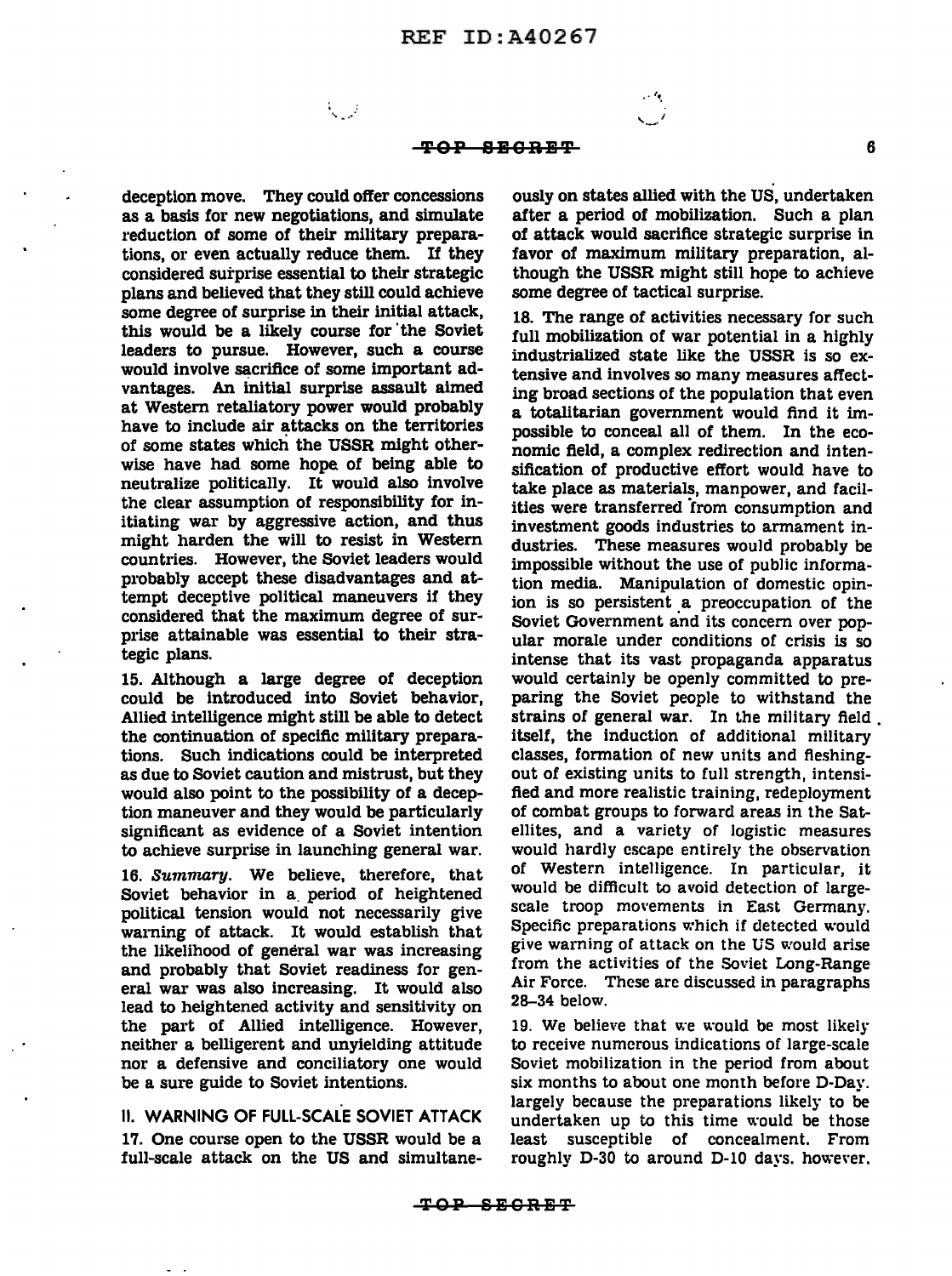## TOP SEGRET 7

we would be likely to get much less in the way of indications because the preparations in this period would be those which Soviet security is best equipped to conceal. Moreover, by about one month before D-Day the progressive tightening of Soviet security measures would probably have reached a high point. There would almost certainly be a reduction in information from sources within the Bloc; at the same time, however, the drying up of internal Bloc sources because of intensified security measures would in itself provide an indication of Soviet preparations. Then, in the period from D-10 and especially D-5 on, we could expect indications of lastminute preparations. At this time, however, there would be a serious problem of processing such indications on a sufficiently timely basis.

 $\cdot$  .  $\cdot$ 

Ť,

20. We believe that Western intelligence would probably be able to sort the variety of indicators into a meaningful pattern at a relatively early stage of Soviet mobilization for a full-scale attack. US intelligence might become aware of this mobilization as long as four or possibly even six months prior to D-Day. The minimum period would probably not be less than 30 days. Even though intelligence was able to give only a generalized degree of warning, showing the progressive increase of Soviet war readiness, it would probably still be able to chart the trend of full-scale preparations, to anticipate their probable course to completion, and thus to designate the beginning of a period of maximum danger. It might even be able to identify features of Soviet full-scale mobilization which because of their uniqueness or extreme costliness could be interpreted specifically as evidence of an intention to attack.

21. As the time of attack drew near, indications of its approach would become increasingly specific. Based on observed Soviet military activities, warning could probably be given from a few hours to a few days in advance of the actual launching of the attack. This would be rendered very difficult, however, if Soviet forces, when their preparations for attack were known to be near completion, undertook air, naval, and ground reconnaissance, or attempted major feints. These activities might provide evidence of Soviet in-

tention to attack, but would aggravate the difficulty of determining the time of such attack. It must also be recognized that, in theory at least, the USSR could always refrain from or delay attacking even after preparations were complete. Hence the indications of military readiness, taken by themselves, would not necessarily provide conclusive evidence that attack was certain.

### Ill. PROBABLE DEGREES OF WARNING IN THE EVENT OF LESS THAN FULL-SCALE ATTACK

22. Even if the USSR attempted to achieve the utmost surprise in initiating general war and accepted all feasible imitations on its prior preparations, it would still probably consider a minimum number of prior preparations a matter of necessity and elementary prudence in order to be in a position to wage general war. At least some of the general preparations discussed in Section II above would almost certainly have to be undertaken, even if a high degree of prior mobilization was foregone. Some of these preparations would be detected by Allied intelligence, but it might be very difficult to ascertain any such clear pattern of preparations as would be discernible in event of mobilization for fullscale attack. Consequently, we believe it possible, though unlikely, that these preparations would not lead to a warning of attack, especially if they were carried out over a long period of time and with careful concealment.

23. If the USSR attacked the US and key overseas installations without full prior mobilization for general war, and hence without full-scale attacks in other areas, two general alternatives would be open:

*a.* The USSR could combine its attack against the US and key overseas installations with a ground campaign chiefly in Western Europe without prior reinforcement of its forces in East Germany.<sup>3</sup>

*b.* The USSR could undertake initially air, and possibly other forms of attack, against

TOP SECRET

<sup>•</sup> The USSR could of course strengthen this ground attack by some degree of prior reinforcement. For the purpose of this estimate, however, we take the above case as the limiting one: i.e., any prior reinforcement would tend to provide additional indicators and hence additional warning.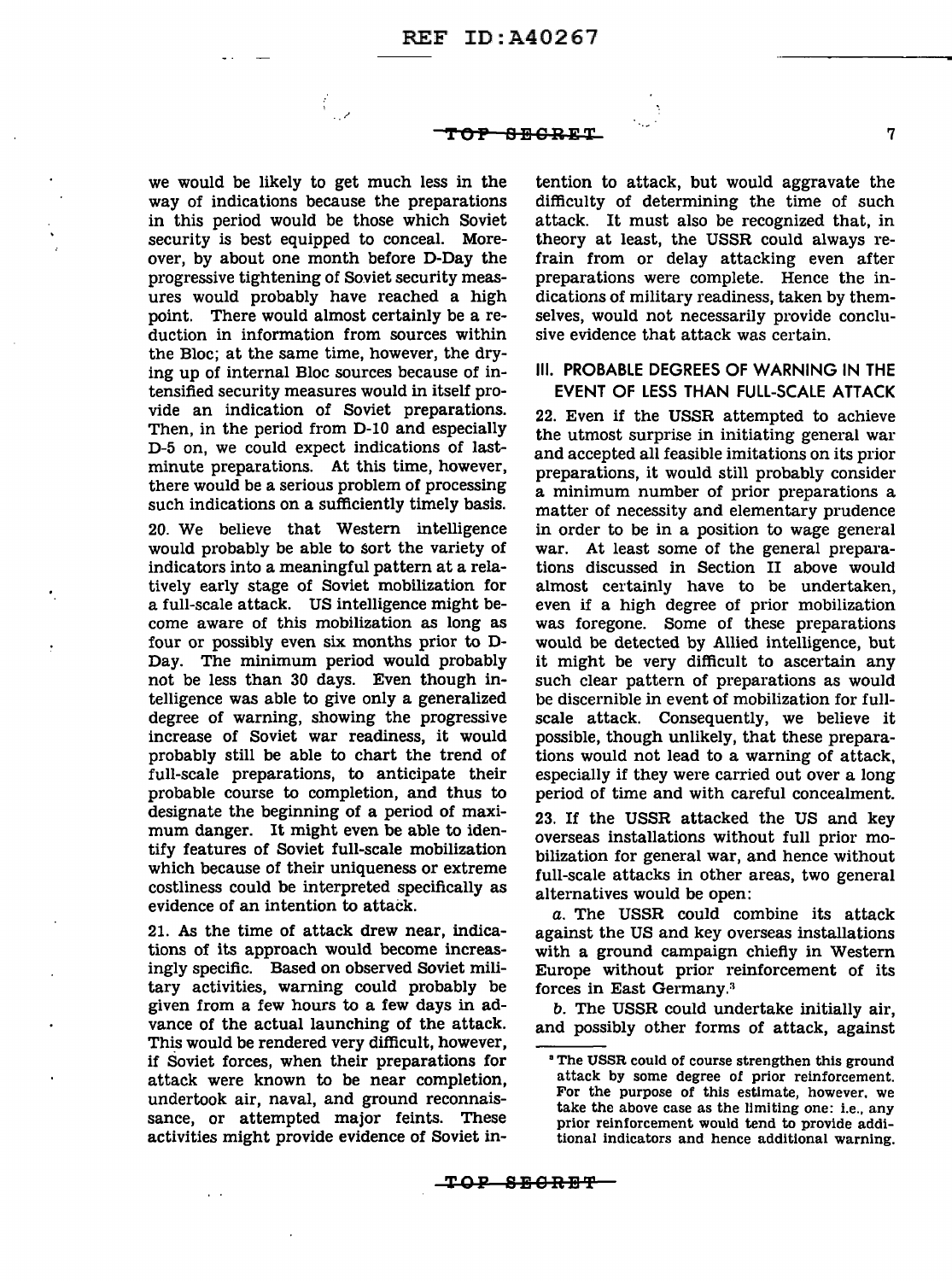#### 'fOF SEORET 8

the US and key overseas installations, but delay its ground campaigns and discernible preparations for other military operations until after these initial attacks.

## Soviet Campaign in Western Europe and Simultaneous Attacks on the US and Key Overseas Installations

24. If the USSR chose to initiate general war by an attack on Western Europe with the forces currently stationed in East Germany and the Satellites, together with attacks on the US and key overseas installations, the degree of its over-all war preparations before such attacks would vary greatly depending on the intensity and duration of the political tensions which preceded the attack. If, as we think likely, there had been a long period of crisis, the USSR might have already achieved a considerable degree of military and economic mobilization for war, and its foreign and domestic political preparation might be well advanced. Therefore, as we have noted, the indicators derived from this range of activities, though warning of the increased likelihood of war, would probably be of limited significance for warning of this type of attack.

.. r

·1

25. Even so, the local preparations which the USSR would still have to take at a minimum for an attack with forces stationed in East Germany would provide some degree of warning. Some time would be required to assemble major elements in forward positions, although this would vary seasonally. (The longest period required would be between May and August when units are split between home stations and field training areas; a lesser period would be required between November and March when units are consolidated at home stations; the minimum period required would be in April when units are moving to training areas and in September-October when units are either engaged in largescale maneuvers or are being moved back to home stations.) Other minimum preparations would include the release from stocks of transport, munitions, and supplies in quantities well in excess of those used even on full-scale· maneuvers. In addition, some two weeks before the attack it would probably be necessary to begin the movement of large numbers of locomotives and rolling stock from East Germany to the Soviet border in order to prepare for resupply and reinforcement operations to support and expand the offensive. Altogether, the USSR would probably be engaged in these preparations over a period of about 15 days and US intelligence would probably begin to acquire some indicators at an early stage, although varying with the season of the year. We believe that warning of the probability of attack could be given about one week in advance. However. in the absence of other indicators and with Soviet actions appearing to be part of a normal pattern the warning could vary as follows:

- (a) from a few hours to a few days in April and in September-October;
- (b) from two to five days in the period November-March;
- (c) from five to 10 days in the period May-August.

26. If the USSR undertook concurrent offensive submarine operations against the US and key overseas installations, it would be necessary for the submarine fleet to proceed to wartime patrol stations shortly before the expected commencement of hostilities. The passage of these submarines, if detected, would support up to two weeks warning of Soviet preparation for attack against the US and key overseas installations.

27. The extent to which the preparations going on simultaneously for air attack on the US and key overseas installations would tend to confirm and/or advance the warning would depend somewhat upon the planned scale of these attacks, as discussed below.

## Initial Attacks on the US and Key Overseas Installations

28. For the purposes of this estimate it appears necessary to consider two types of air attacks on the US and key overseas installations: (a) a maximum effort using as many aircraft as possible; (b) an attack designed to achieve a high degree of surprise. The USSR could undertake these air attacks on the US and key overseas installations simultaneously

T<del>OP SECRET</del>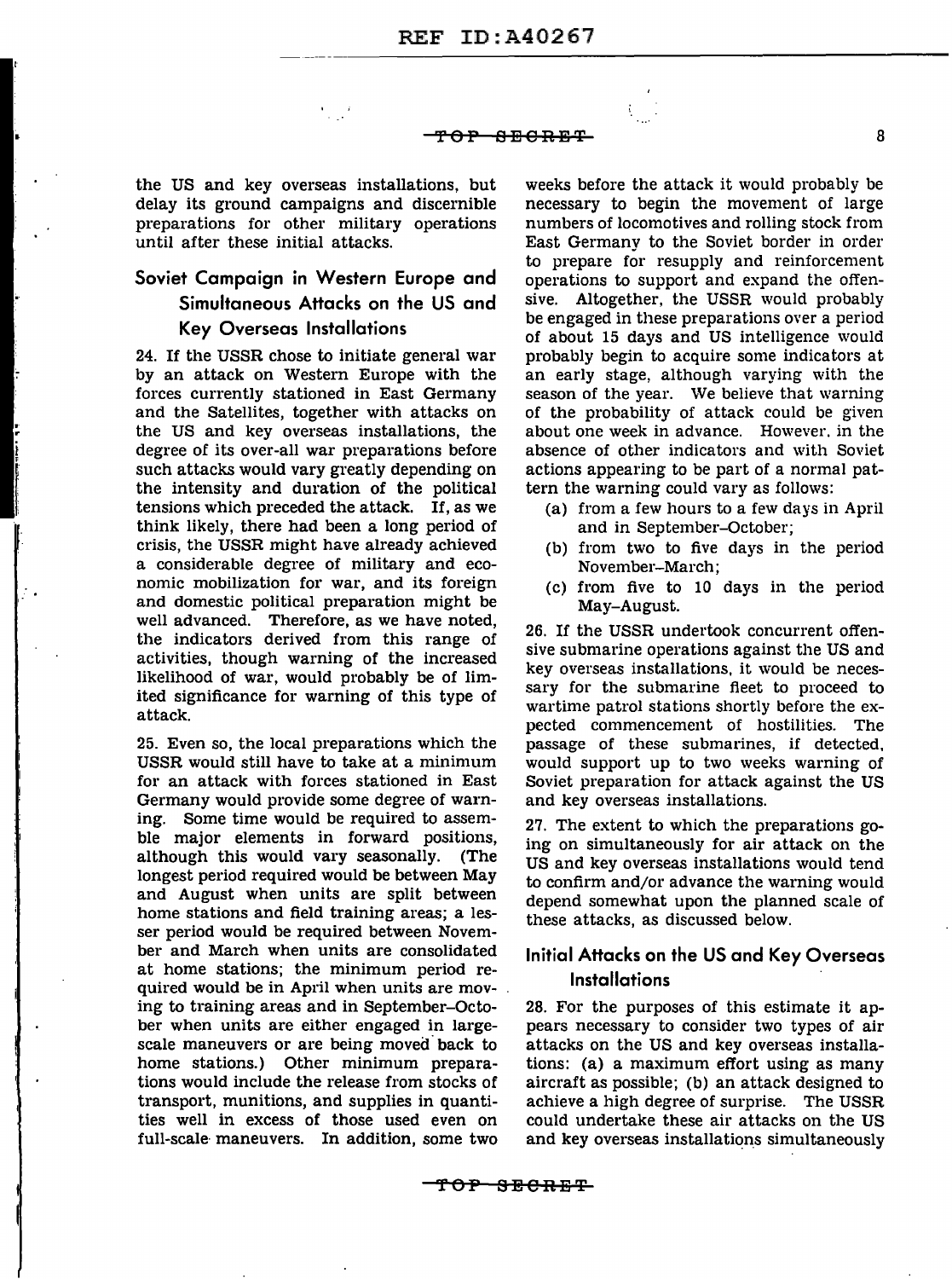with a full-scale attack or with the ground campaign and submarine operations discussed in paragraphs 24-27. Alternatively, the USSR could initiate general war with such air attacks only, while delaying discernible preparations for other military operations in order to increase the likelihood of surprise against the US. In this case, the very disparity between preparations for long-range air operations and those for other general war campaigns would be a highly significant indicator of the probable nature of the initial Soviet attack.

' /

29. Maximum Scale Attack. We have estimated in SNIE 11-7-54 that by exercising its maximum capability the USSR could now launch 850 long-range aircraft against the US in an initial attack and that by 1957 this number could be increased to 1,000.<sup>4</sup> Extensive prior preparations would be required, particularly in the early part of the period covered by this estimate. These would include improving airfields, maintenance and fuel storage facilities in the Chukotski, Kamchatka, and Kola areas, bringing personnel and equipment to full strength in long-range air units, intensified training of air personnel, increased frequency of long-distance training missions, and raising levels of maintenance.

30. At present such activities would require at least several months and would probably become known to US intelligence, especially if carried forward with great urgency. Throughout the period of this estimate the critical indicators would be those relating to increased levels of activity at staging bases in the Chukotski, Kamchatka, and Kola areas. We believe that the indicators would probably assume a meaningful pattern in time for intelligence to give a generalized degree of warning 15-30 days prior to attack. On the other hand, such preparations could be undertaken gradually over the next few years. By 1957 the bases, training, and equipment of the Soviet Long-Range Air Force could be advanced to a point where only minimum preparations would be required in advance of an attack. For example, it might not then be

necessary to undertake such finai preparations as the movement of personnel and equipment, or these preparations might be on such a reduced scale that they might not be discovered. Under these circumstances, indicators of the preparations taking place in the Soviet Long-Range Air Force might be few, and warning of air attack would depend almost entirely on indicators received during the staging of aircraft through advanced bases.

·31. In the course of the staging process Allied intelligence might be able to discover the movement of aircraft to the staging bases. If this movement was in fact discovered, we believe that in 1954 warning could be given at least 24 hours before the attacking aircraft reached the early warning radar screen. By 1957, increased handling capability at staging bases and reduction of flight time by increased speeds of jet aircraft might decrease the warning derived from discovery of movement of aircraft to staging bases to a minimum of about 12 hours before attacking aircraft reached the early warning radar screen. However, if this movement was not discovered, warning of attack could be given only if continuous reconnaissance of the staging areas was being carried out. In such a case, the period of warning might be reduced to a few hours, or even virtually to zero, because of probable difficulties and delays in processing and interpreting the results of the reconnaissance.

32. If US overseas installations were to be attacked simultaneously, the additional preparations which would be necessary would not add significantly to the risks of detection. The long-range air arm would already be in a maximum condition of readiness and the readying of the IL-28 light bomber units which would be used for attacks on US installations in Western Europe, the UK, and some parts of the Middle East could be accomplished without serious additional risk of detection. If guided missiles were employed in such attacks, no warning of their use would be obtained, apart from the generalized warning which might have been derived from prior preparations.

33. Surprise Attack. We have estimated in SNIE 11-7-54 that if the USSR attempted a

**'f'OP SECRE'f'** 9

<sup>•</sup>The warning problem would probably not be significantly different if some portion of these aircraft were tankers.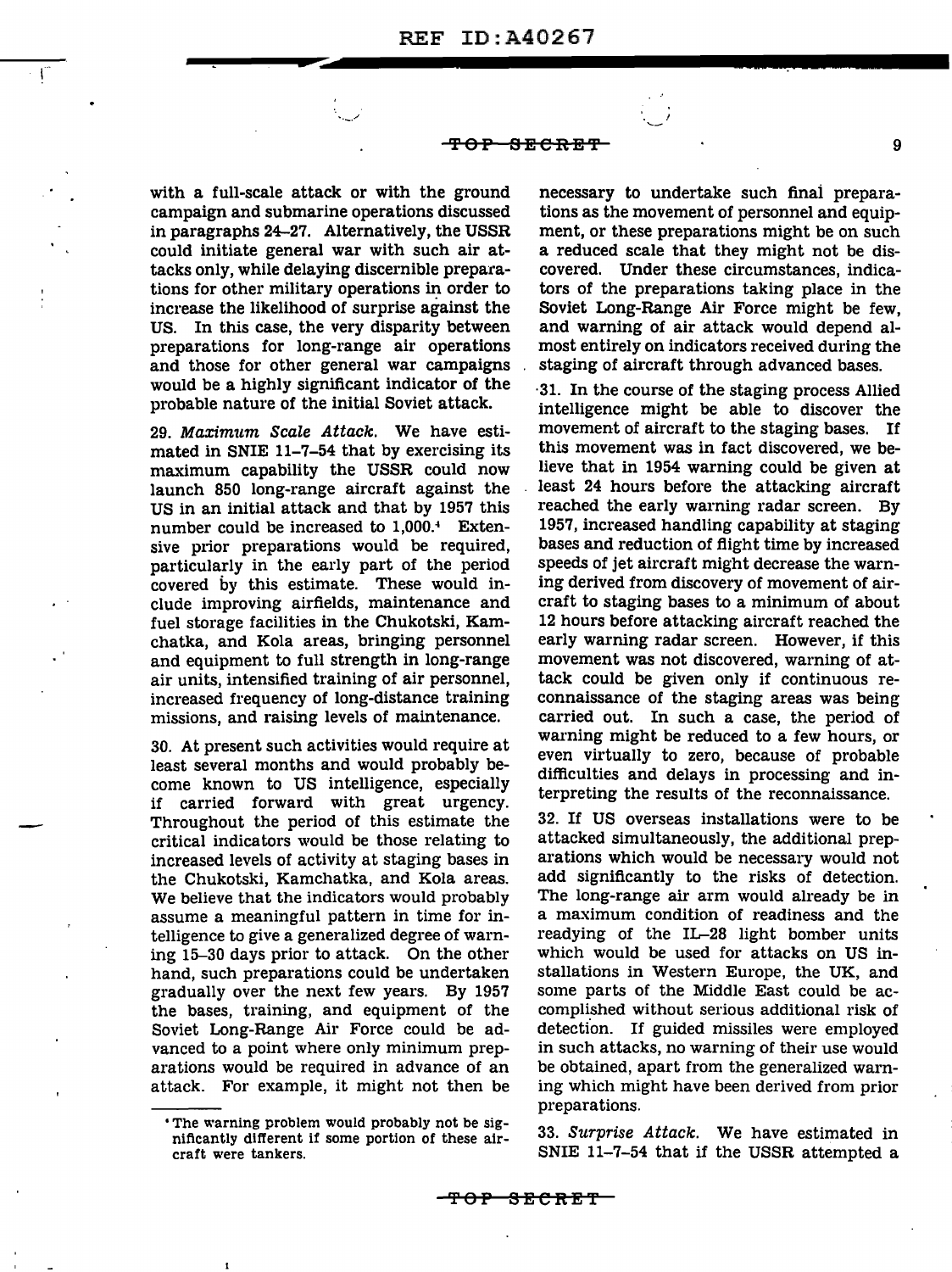### TOP SECRET 10

surprise attack against the US in 1954, aircraft would probably be launched from staging bases in the Chukotski, Kamchatka, and Kola areas. The capacity of these bases was estimated to be 300 aircraft. $\frac{1}{2}$  We do not believe, however, that these bases are currently ready to launch this scale of attack on short notice. Preparations would be required, which would probably be detected by Allied intelligence and would permit a generalized degree of warning of about 15 to 30 days. Accordingly, we believe it virtually impossible that an attack of this scale against the US during 1954 could achieve a high degree of surprise. A reduced scale of attack (e.g., 50 to 100 aircraft) might, however, achieve a high degree of surprise even in 1954.

I I ·1 •

> 34. In 1957, as is evident from paragraphs 30 and 31 above, the USSR, could, provided base construction, training, and equipment of the Soviet Long-Range Air Force were sufficiently advanced, launch its maximum air attack of 1,000 aircraft against the US under such conditions that the period of warning would probably be of the order of 12 hours, but might be considerably less if the movement of aircraft to staging bases was not discovered. The maximum Soviet air attack could thus achieve a high degree of surprise. Even if the USSR chose to reduce substantially the total number of aircraft, participating in the attack, it would still probably use the Chukotski, Kamchatka, and Kola bases to full capacity, and therefore not greatly reduce the likelihood of discovery of aircraft moving to staging bases.

> 35. There are two possible ways in which the USSR might by 1957 (and possibly somewhat before that year) launch an attack on the US in such a way that no specific warning would be likely before the actual launching of the attack:

> *a.* Assuming that the USSR pressed ahead with development of its advance bases in the

Chukotski, Kamchatka, and Kola areas, and with the general preparation of its Long-Range Air Force, "normal" flights of aircraft to and from these bases would almost certainly occur in increasing number as the development of the bases progresses. A pattern of activity would tend to be established. Under these circumstances, a considerable number of aircraft would almost certainly be able to take off from these bases (and from Leningrad) for a surprise attack upon the US without any such unusual prior preparations or assembly as would particularly attract the attention of Allied intelligence: We are unable to estimate the number of aircraft which might be in a position to participate in such an attack.

',

*b.* Assuming that the USSR acquires an inflight refueling capability (which it can do although there is no evidence at present that the Soviet Air Force is practicing this technique) and develops it to the necessary degree. Soviet long-range bombers could also be launched from home bases and, without staging at advanced bases, refuel from tanker aircraft in order to attain the necessary range for attacks upon the US. We have estimated in NIE 11-4-54 that the USSR could have about 550 tanker aircraft in mid-1957. Thus, even assuming that some mission aircraft from the nearer home bases such as Leningrad required no refueling, the scale of such an attack would be substantially less than the maximum.

## IV. WARNING FROM SOVIET PREPARATIONS TO RECEIVE RETALIATORY ATTACKS

36. An important element not included in the foregoing examination is that of Soviet defensive preparations to receive a retaliatory blow from Allied air power. Minimum preparations would probably include the alerting of air defense forces and the civil defense organization, preparations of military units and installations for air defense, the dispatching of submarines to locate US carrier forces,<br>the evacuation of key personnel or even considerable segments of population from potential target areas, and some measures to increase Soviet ability to recuperate from nuclear blows. If these steps were not taken,

<sup>&#</sup>x27;'The Assistant Chief of Staff, G-2, and the Director of Naval Intelligence dissented from this judgment in SNIE 11-7-54 on the ground that intelligence is insufficient to warrant a finite estimate of the number of aircraft which could be launched; for the full text of the dissent, see SNIE 11-7-54, paragraph 49.